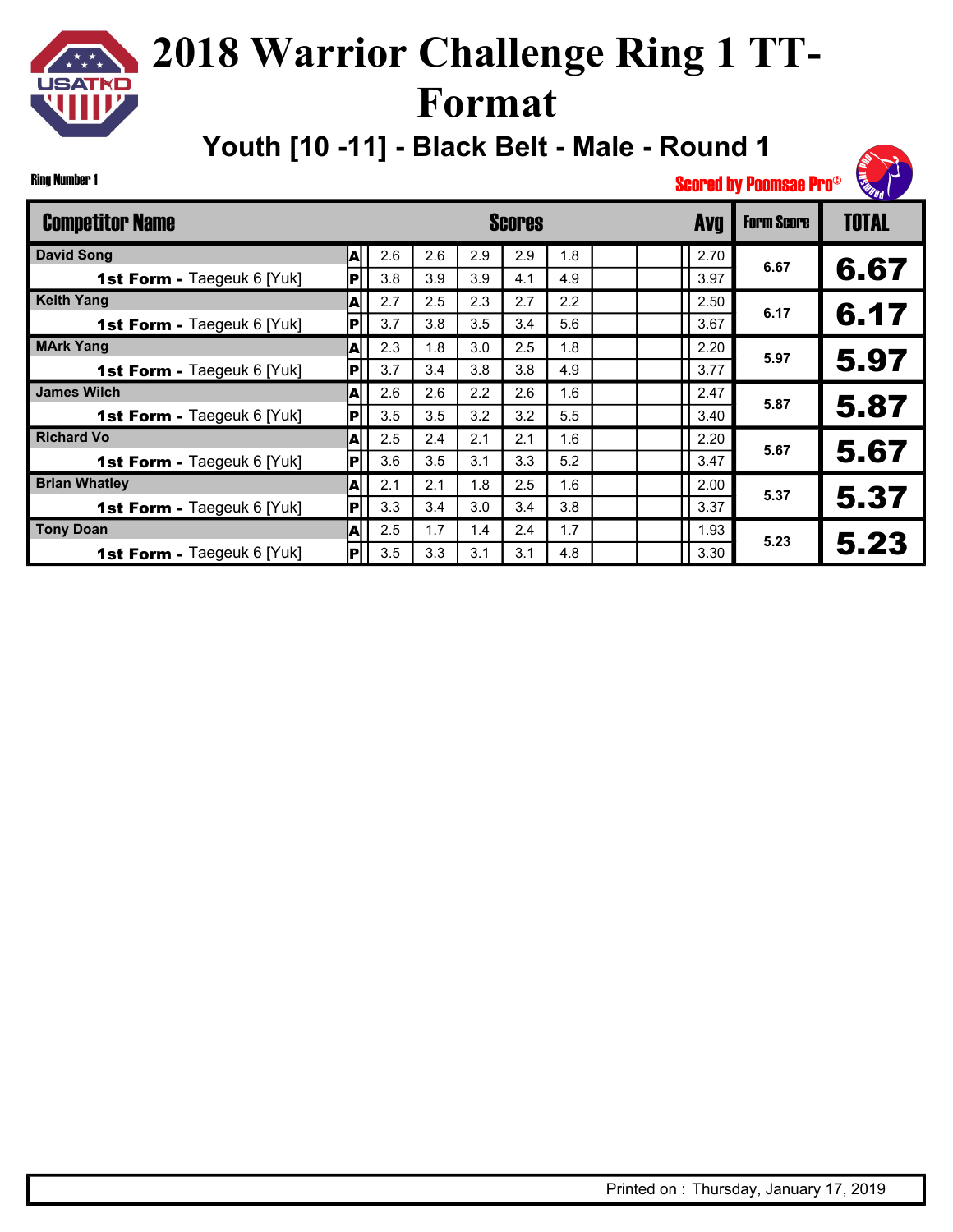# $\star \star \star$ **JSATKD**

## **2018 Warrior Challenge Ring 1 TT-Format**

**Youth [10 -11] - Black Belt - Male - Round 2**

Ring Number 1

| <b>Competitor Name</b>             |     |     |     |     | Scores |     |  | <b>Avg</b> | <b>Form Score</b> | <b>TOTAL</b> |
|------------------------------------|-----|-----|-----|-----|--------|-----|--|------------|-------------------|--------------|
| <b>David Song</b>                  | A   | 2.9 | 2.5 | 2.4 | 2.9    | 2.4 |  | 2.60       |                   |              |
| 1st Form - Taegeuk 7 [Chil]        | P   | 4.0 | 3.7 | 3.8 | 4.1    | 3.8 |  | 3.87       | 6.47              | 6.47         |
| <b>Keith Yang</b>                  | ΙAΙ | 2.4 | 2.8 | 2.5 | 3.0    | 2.3 |  | 2.57       | 6.24              |              |
| 1st Form - Taegeuk 7 [Chil]        | Þ   | 3.8 | 3.6 | 3.6 | 3.8    | 3.5 |  | 3.67       |                   | 6.24         |
| <b>James Wilch</b>                 | ΙA  | 2.7 | 2.6 | 2.8 | 2.6    | 2.0 |  | 2.63       | 6.10              |              |
| <b>1st Form - Taegeuk 7 [Chil]</b> | P   | 3.5 | 3.6 | 3.7 | 3.3    | 3.1 |  | 3.47       |                   | 6.10         |
| <b>MArk Yang</b>                   | A   | 2.3 | 2.4 | 2.2 | 2.8    | 1.9 |  | 2.30       | 5.93              |              |
| <b>1st Form - Taegeuk 7 [Chil]</b> | P   | 3.5 | 3.6 | 3.6 | 4.0    | 3.7 |  | 3.63       |                   | 5.93         |
| <b>Richard Vo</b>                  | A   | 2.2 | 3.0 | 1.7 | 2.3    | 2.0 |  | 2.17       | 5.60              | 5.60         |
| <b>1st Form - Taegeuk 7 [Chil]</b> | P   | 3.4 | 3.5 | 3.5 | 3.4    | 3.4 |  | 3.43       |                   |              |
| <b>Brian Whatley</b>               | ΙA  | 2.1 | 2.2 | 1.8 | 2.2    | 1.7 |  | 2.03       | 5.40              | 5.40         |
| <b>1st Form - Taegeuk 7 [Chil]</b> | Þ   | 3.3 | 3.4 | 3.4 | 3.4    | 3.2 |  | 3.37       |                   |              |
| <b>Tony Doan</b>                   | ΙA  | 1.9 | 2.3 | 1.1 | 1.8    | 1.1 |  | 1.60       | 4.77              | 4.77         |
| <b>1st Form - Taegeuk 7 [Chil]</b> | ΙPΙ | 3.1 | 3.4 | 3.3 | 3.1    | 3.0 |  | 3.17       |                   |              |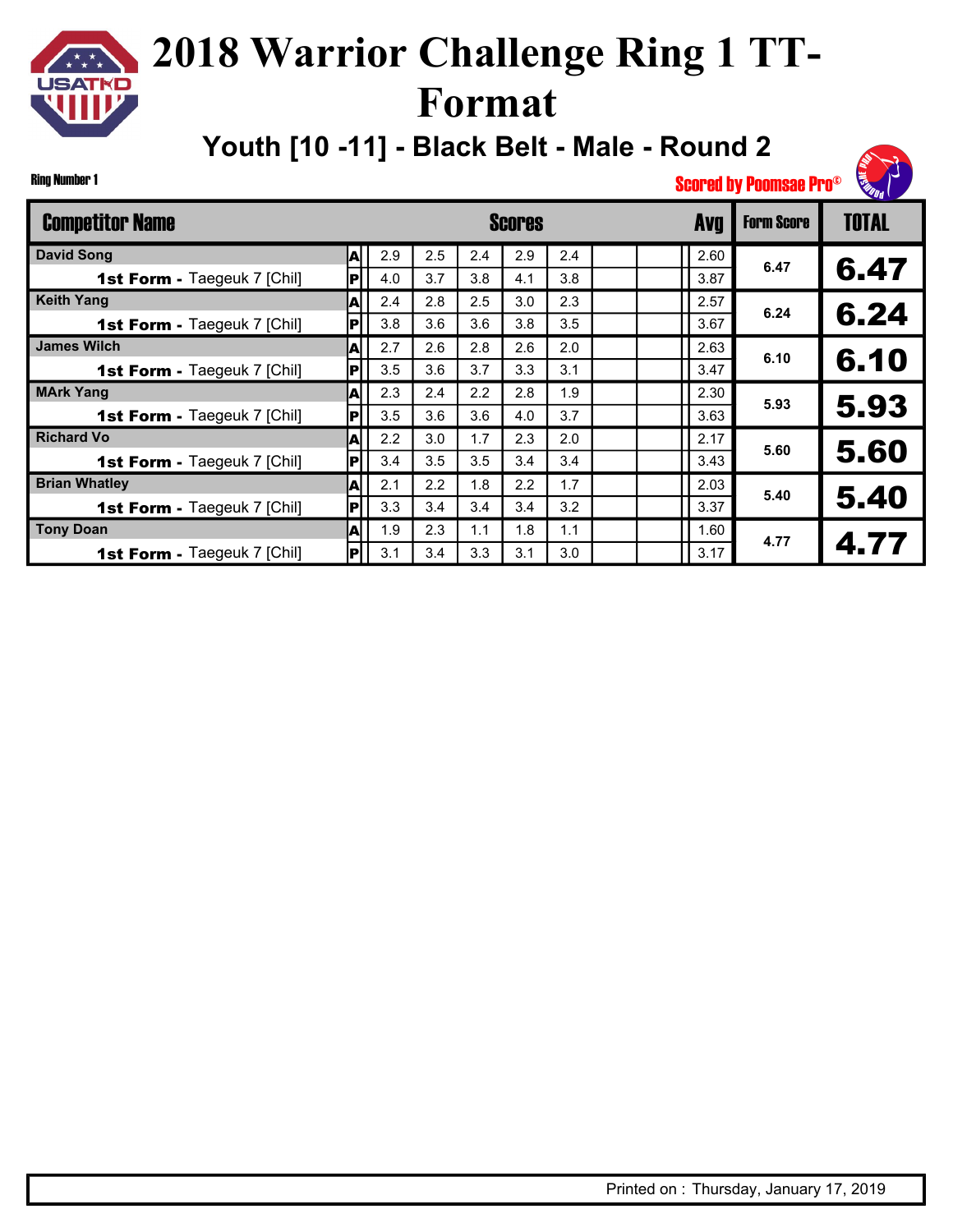# $\star \star \star$ **USATKD**

## **2018 Warrior Challenge Ring 1 TT-Format**

**Youth [10 -11] - Black Belt - Male - Round 3**

Ring Number 1

| <b>Competitor Name</b>            |     |     |     |     | Scores |     |  | <b>Avg</b> | <b>Form Score</b> | <b>TOTAL</b> |
|-----------------------------------|-----|-----|-----|-----|--------|-----|--|------------|-------------------|--------------|
| <b>David Song</b>                 | A   | 2.5 | 2.7 | 2.7 | 2.9    | 2.9 |  | 2.77       |                   |              |
| 1st Form - Taegeuk 8 [Pal]        | p   | 3.9 | 3.9 | 3.9 | 4.0    | 4.1 |  | 3.93       | 6.70              | 6.70         |
| <b>Keith Yang</b>                 | IA  | 2.6 | 2.3 | 2.2 | 2.8    | 2.6 |  | 2.50       | 6.37              |              |
| 1st Form - Taegeuk 8 [Pal]        | IР  | 3.9 | 3.8 | 3.7 | 3.9    | 4.1 |  | 3.87       |                   | 6.37         |
| <b>MArk Yang</b>                  | A   | 2.6 | 2.4 | 2.4 | 2.5    | 2.4 |  | 2.43       | 6.23              |              |
| <b>1st Form - Taegeuk 8 [Pal]</b> | IРI | 4.0 | 3.8 | 3.7 | 3.6    | 3.9 |  | 3.80       |                   | 6.23         |
| <b>Richard Vo</b>                 | A   | 2.2 | 2.8 | 2.5 | 2.5    | 2.3 |  | 2.43       | 6.00              |              |
| <b>1st Form - Taegeuk 8 [Pal]</b> | IР  | 3.7 | 3.7 | 3.6 | 3.3    | 3.4 |  | 3.57       |                   | 6.00         |
| <b>James Wilch</b>                | A   | 2.6 | 2.5 | 2.0 | 2.4    | 2.5 |  | 2.47       | 5.97              |              |
| <b>1st Form - Taegeuk 8 [Pal]</b> | IР  | 3.5 | 3.5 | 3.5 | 3.5    | 3.2 |  | 3.50       |                   | 5.97         |
| <b>Brian Whatley</b>              | A   | 2.0 | 2.2 | 2.2 | 2.2    | 1.9 |  | 2.13       | 5.53              |              |
| <b>1st Form - Taegeuk 8 [Pal]</b> | l P | 3.2 | 3.6 | 3.5 | 3.5    | 3.2 |  | 3.40       |                   | 5.53         |
| <b>Tony Doan</b>                  | ΙA  | 1.9 | 2.6 | 1.7 | 1.9    | 2.1 |  | 1.97       | 5.27              |              |
| <b>1st Form - Taegeuk 8 [Pal]</b> | IР  | 3.1 | 3.6 | 3.4 | 3.2    | 3.3 |  | 3.30       |                   | 5.27         |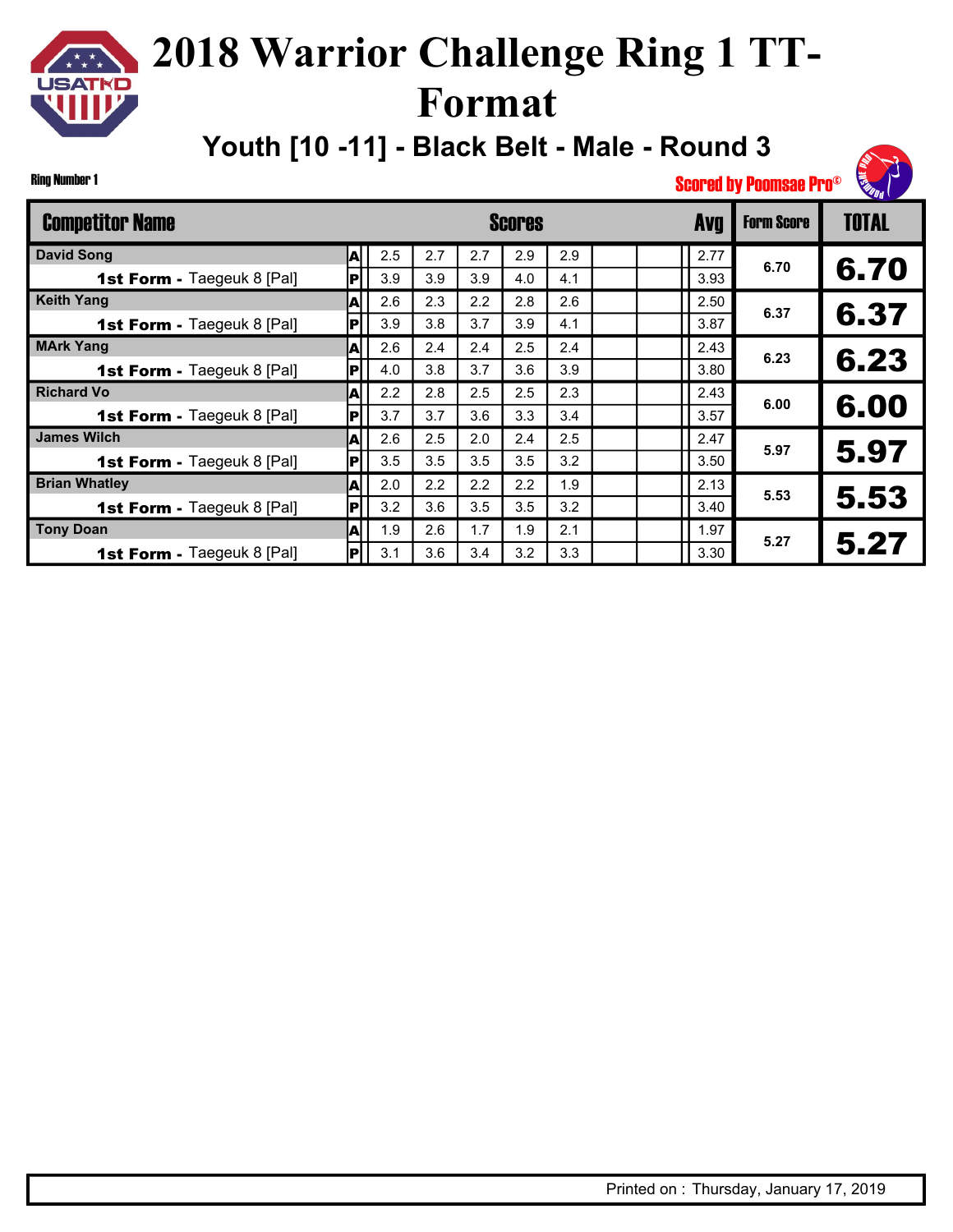# $\star \star \star$ **JSATKD**

## **2018 Warrior Challenge Ring 1 TT-Format**

**Youth [10 -11] - Black Belt - Male - Round 4**

#### Ring Number 1

| <b>Competitor Name</b> |    |     |     |     | <b>Scores</b> |     | <b>Avq</b> | <b>Form Score</b> | <b>TOTAL</b> |
|------------------------|----|-----|-----|-----|---------------|-----|------------|-------------------|--------------|
| <b>David Song</b>      | A  | 2.3 | 2.5 | 2.5 | 2.4           | 2.2 | 2.40       |                   |              |
| 1st Form - Koryo       | P  | 4.0 | 3.9 | 4.0 | 3.9           | 3.9 | 3.93       | 6.33              | 6.33         |
| <b>Keith Yang</b>      | ΙA | 2.4 | 2.7 | 2.1 | 2.1           | 2.8 | 2.40       | 6.23              |              |
| 1st Form - Koryo       | P  | 3.8 | 4.1 | 3.7 | 3.6           | 4.0 | 3.83       |                   | 6.23         |
| <b>James Wilch</b>     | A  | 2.0 | 2.6 | 2.2 | 2.5           | 2.5 | 2.40       | 5.90              |              |
| 1st Form - Koryo       | P  | 3.3 | 3.3 | 3.6 | 3.6           | 3.6 | 3.50       |                   | 5.90         |
| <b>MArk Yang</b>       | IA | 2.3 | 1.7 | 2.3 | 2.0           | 2.0 | 2.10       | 5.83              |              |
| 1st Form - Koryo       | P  | 4.1 | 3.5 | 3.8 | 3.7           | 3.7 | 3.73       |                   | 5.83         |
| <b>Richard Vo</b>      | ļΑ | 1.6 | 2.0 | 2.4 | 2.0           | 1.9 | 1.97       | 5.30              |              |
| 1st Form - Koryo       | P  | 3.1 | 3.2 | 3.6 | 3.6           | 3.2 | 3.33       |                   | 5.30         |
| <b>Brian Whatley</b>   | IA | 1.8 | 1.8 | 1.9 | 1.7           | 2.0 | 1.83       | 5.20              |              |
| 1st Form - Koryo       | P  | 3.3 | 3.2 | 3.4 | 3.6           | 3.4 | 3.37       |                   | 5.20         |
| <b>Tony Doan</b>       | IA | 1.2 | 1.6 | 2.1 | 1.4           | 2.1 | 1.70       | 4.93              |              |
| 1st Form - Koryo       | P  | 3.2 | 3.0 | 3.5 | 3.3           | 3.2 | 3.23       |                   | 4.93         |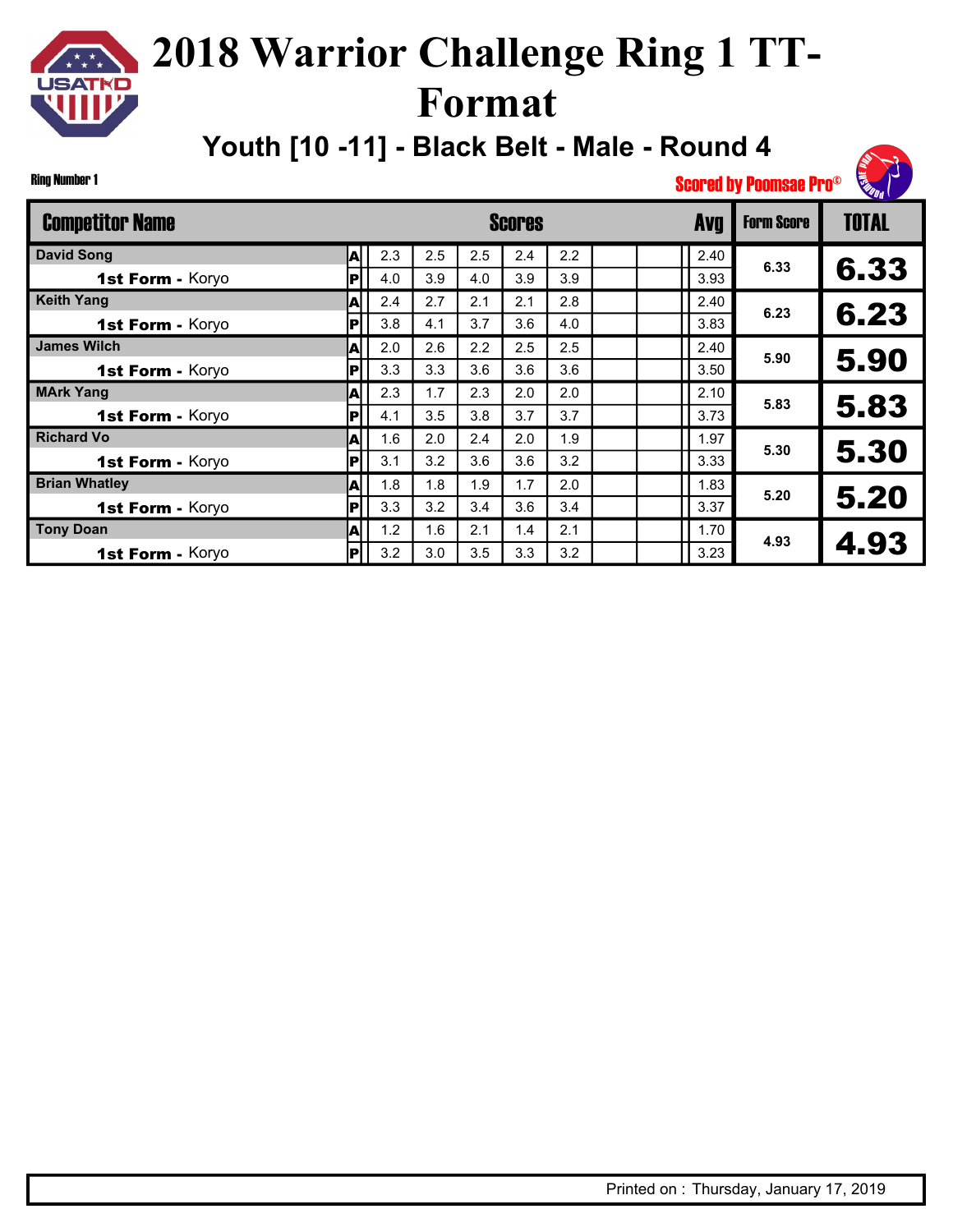# USATKD

## **2018 Warrior Challenge Ring 1 TT-Format**

**Youth Pairs [10 -11] - Black Belt - Coed - Round 1**

#### Ring Number 1

| <b>Competitor Name</b> |     |     |     | <b>Scores</b> |     |      | <b>Form Score</b> | <b>TOTAL</b> |
|------------------------|-----|-----|-----|---------------|-----|------|-------------------|--------------|
| Yang / Yang            | 2.8 | 3.0 | 2.3 | 2.4           | 2.1 | 2.50 |                   |              |
| 1st Form - Koryo       | 4.0 | 4.0 | 3.7 | 4.0           | 3.8 | 3.93 | 6.43              | 6.43         |
| <b>Whatley / Wilch</b> | 2.5 | 2.0 | 2.3 | 2.6           | 2.6 | 2.47 | 6.00              |              |
| 1st Form - Koryo       | 3.4 | 3.1 | 3.7 | 3.5           | 3.7 | 3.53 |                   | 6.00         |
| Huynh / Nguyen         | 2.3 | .7  | 2.0 | 2.3           | 1.4 | 2.00 | 5.60              |              |
| 1st Form - Koryo       | 3.7 | 3.2 | 3.7 | 3.8           | 3.4 | 3.60 |                   | 5.60         |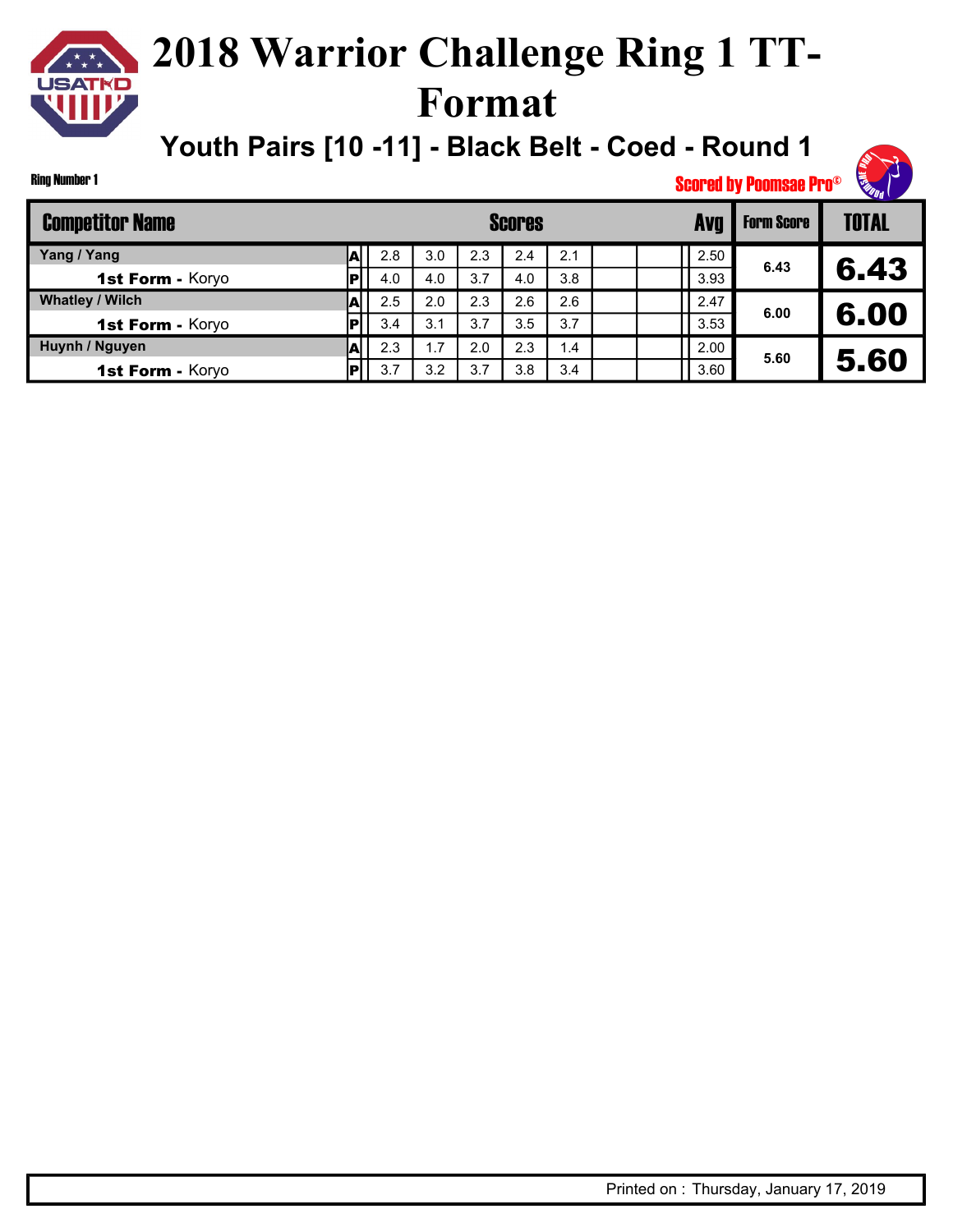# **USATKD**

## **2018 Warrior Challenge Ring 1 TT-Format**

**Youth Pairs [10 -11] - Black Belt - Coed - Round 2**

#### Ring Number 1

| <b>Competitor Name</b>             |    |     |     |     | <b>Scores</b> |     |      | <b>Form Score</b> | <b>TOTAL</b> |
|------------------------------------|----|-----|-----|-----|---------------|-----|------|-------------------|--------------|
| Yang / Yang                        | AI | 2.7 | 2.9 | 8.، | 2.6           | 2.4 | 2.57 |                   |              |
| <b>1st Form - Taegeuk 7 [Chil]</b> |    | 4.1 | 4.1 | 3.7 | 3.8           | 3.9 | 3.93 | 6.50              | 6.50         |
| Huynh / Nguyen                     |    | 2.6 | 2.8 | 2.7 | 2.7           | 2.6 | 2.67 | 6.40              |              |
| 1st Form - Koryo                   |    | 3.6 | 3.7 | 4.1 | 3.8           | 3.7 | 3.73 |                   | 6.40         |
| <b>Whatley / Wilch</b>             | A  | 2.4 | 2.2 | 2.2 | 2.5           | 2.4 | 2.33 | 5.76              |              |
| <b>1st Form - Taegeuk 7 [Chil]</b> |    | 3.5 | 3.4 | 3.3 | 3.4           | 3.7 | 3.43 |                   | 5.76         |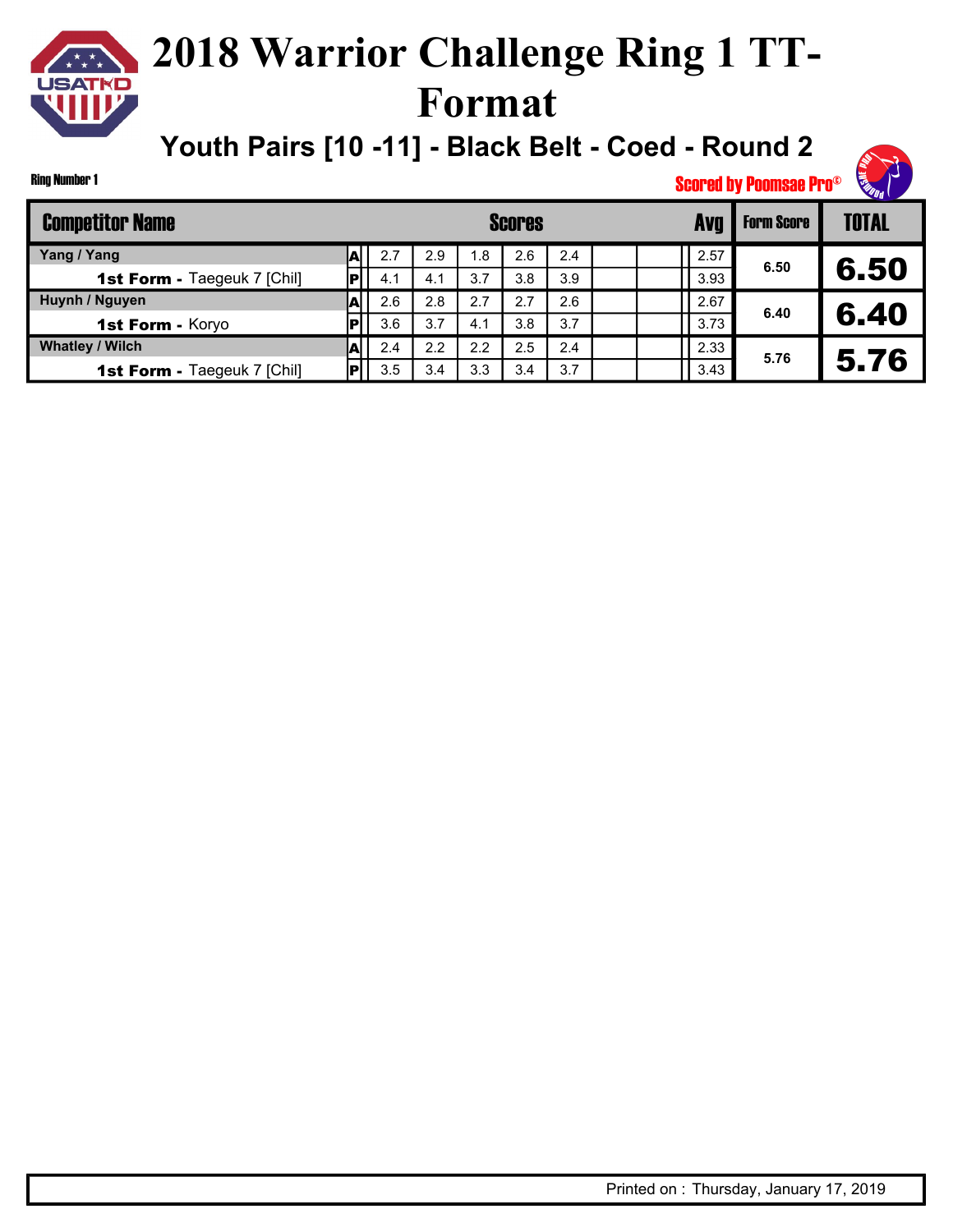### **2018 Warrior Challenge Ring 1 TT-USATKD Format**

**Pairs - Junior [15 - 17] - Black Belt - Coed - Round 1**

| Ring Number 1 |  |
|---------------|--|
|               |  |

 $\star \star \star$ 

| <b>Competitor Name</b>             |      |     |     |      | <b>Scores</b> |     |  | <b>Avq</b> | <b>Form Score</b> | <b>TOTAL</b> |
|------------------------------------|------|-----|-----|------|---------------|-----|--|------------|-------------------|--------------|
| Vo / Lam                           | Al   | 3.5 | 3.2 | 3.2  | 3.2           | 2.9 |  | 3.20       |                   |              |
| <b>1st Form - Taegeuk 7 [Chil]</b> | l Pl | 4.0 | 4.2 | 4.2  | 4.2           | 3.8 |  | 4.13       | 7.33              | 7.33         |
| To / Song                          | A    | 3.3 | 3.1 | 3.0  | 2.7           | 2.9 |  | 3.00       | 7.10              |              |
| 1st Form - Taegeuk 7 [Chil]        |      | 4.2 | 4.0 | 4.2  | 3.9           | 4.1 |  | 4.10       |                   | 7.10         |
| <b>Hall / Harkins</b>              | A    | 2.3 | 2.6 | 2.3  | 2.7           | 2.9 |  | 2.53       | 6.23              |              |
| <b>1st Form - Taegeuk 7 [Chil]</b> |      | 3.3 | 3.9 | 3.4  | 3.8           | 3.9 |  | 3.70       |                   | 6.23         |
| <b>Pritchett / Cruz</b>            | A    | 2.1 | 2.0 | 9. ا | 2.6           | 2.6 |  | 2.23       | 5.60              |              |
| <b>1st Form - Taegeuk 7 [Chil]</b> |      | 3.1 | 3.3 | 3.3  | 3.5           | 3.6 |  | 3.37       |                   | 5.60         |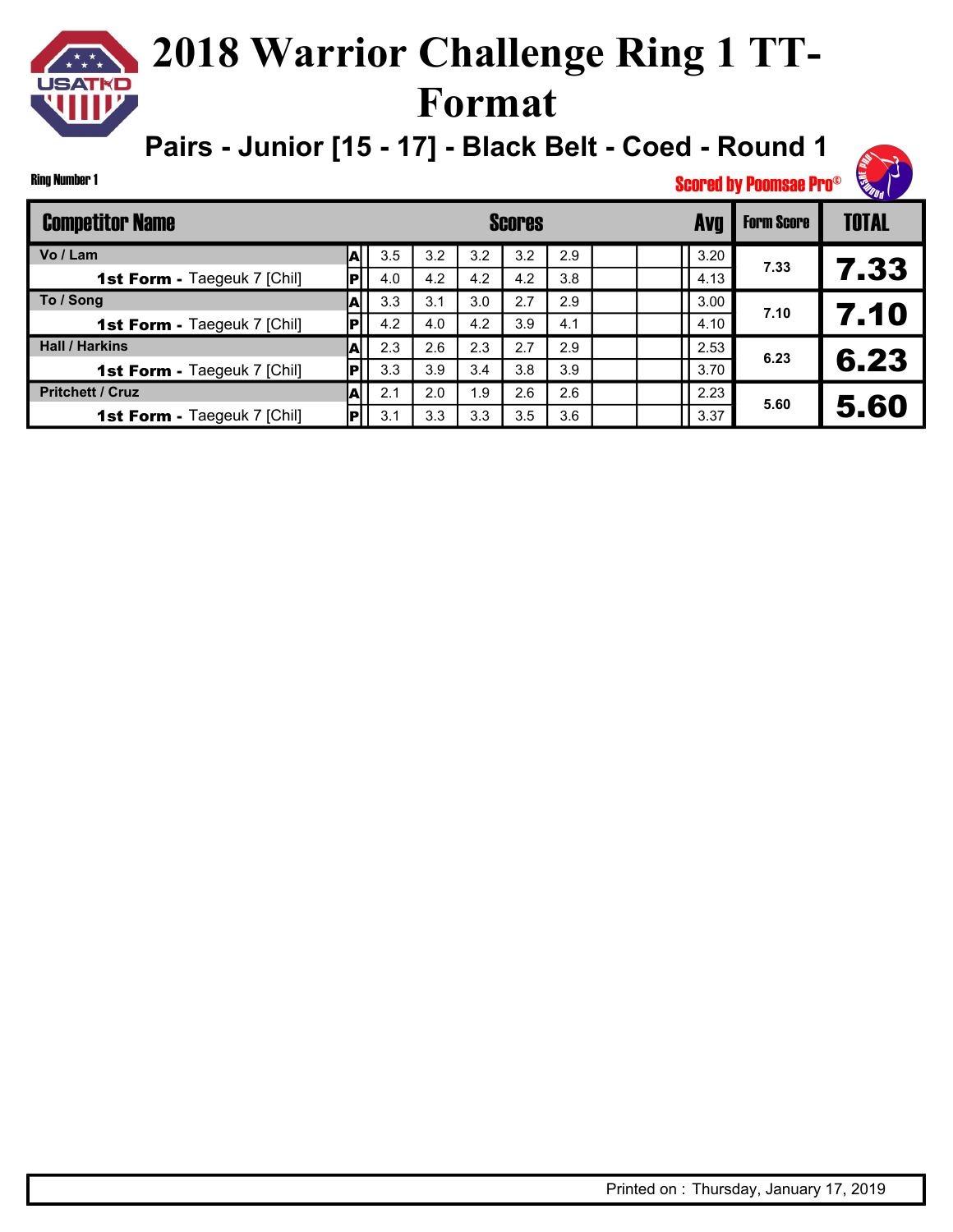### **2018 Warrior Challenge Ring 1 TT-JSATKD Format**

**Pairs - Junior [15 - 17] - Black Belt - Coed - Round 2**

#### Ring Number 1

| <b>Competitor Name</b>  |     |     |     |     | <b>Scores</b> |     |  | <b>Avg</b> | <b>Form Score</b> | <b>TOTAL</b> |
|-------------------------|-----|-----|-----|-----|---------------|-----|--|------------|-------------------|--------------|
| Vo / Lam                |     | 2.6 | 3.1 | 3.2 | 3.2           | 2.9 |  | 3.07       | 7.37              |              |
| 1st Form - Koryo        | IР  | 4.1 | 4.3 | 4.4 | 4.4           | 4.2 |  | 4.30       |                   | 7.37         |
| To / Song               | A   | 3.2 | 2.9 | 2.8 | 2.3           | 3.0 |  | 2.90       | 6.97              |              |
| 1st Form - Koryo        | Þ   | 4.2 | 4.1 | 4.0 | 3.9           | 4.1 |  | 4.07       |                   | 6.97         |
| <b>Pritchett / Cruz</b> |     | 2.2 | 2.0 | 2.5 | 2.5           | 2.3 |  | 2.33       | 5.86              |              |
| 1st Form - Koryo        |     | 3.3 | 3.6 | 3.5 | 3.7           | 3.5 |  | 3.53       |                   | 5.86         |
| <b>Hall / Harkins</b>   |     | 1.9 | 1.7 | 2.0 | 2.2           | 2.4 |  | 2.03       | 5.66              |              |
| 1st Form - Koryo        | Iвl | 3.1 | 3.9 | 3.4 | 3.8           | 3.7 |  | 3.63       |                   | 5.66         |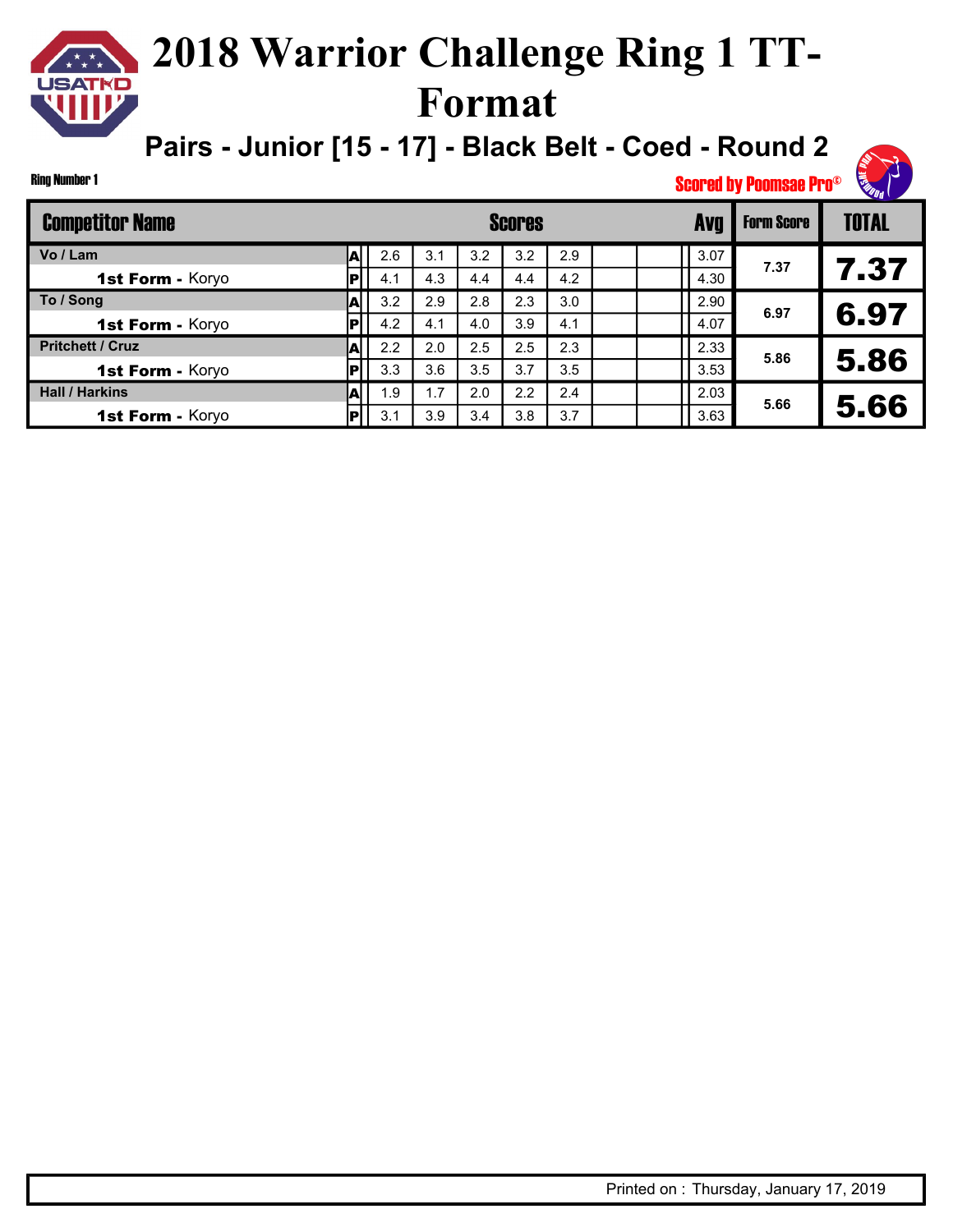#### **2018 Warrior Challenge Ring 1 TT-JSATKD Format**

**Teams - Youth [10 -11] - Black Belt - Male - Round 1**

#### Ring Number 1

| <b>Competitor Name</b>             |   |     |     |     | <b>Scores</b> |     |  |      | <b>Form Score</b> | <b>TOTAL</b> |
|------------------------------------|---|-----|-----|-----|---------------|-----|--|------|-------------------|--------------|
| <b>Brian / James / Atticus</b>     |   | 2.4 | 2.6 | 2.7 | 1.9           | 2.3 |  | 2.43 | 5.96              |              |
| <b>1st Form - Taegeuk 7 [Chil]</b> |   | 3.5 | 3.5 | 3.5 | 3.6           | 3.6 |  | 3.53 |                   | 5.96         |
| <b>Hector / Richard / Shahin</b>   | A | 2.1 | 2.4 | 9.، | 2.5           | 2.4 |  | 2.30 | 5.77              |              |
| <b>1st Form - Taegeuk 7 [Chil]</b> |   | 3.6 | 3.4 | 3.4 | 3.2           | 3.8 |  | 3.47 |                   | 5.77         |
| Amar'e / Rahko / Zion              |   | 1.6 | 2.6 | 2.4 | 2.1           | 2.3 |  | 2.27 | 5.74              |              |
| <b>1st Form - Taegeuk 7 [Chil]</b> |   | 3.3 | 3.5 | 3.6 | 3.2           | 3.6 |  | 3.47 |                   | 5.74         |

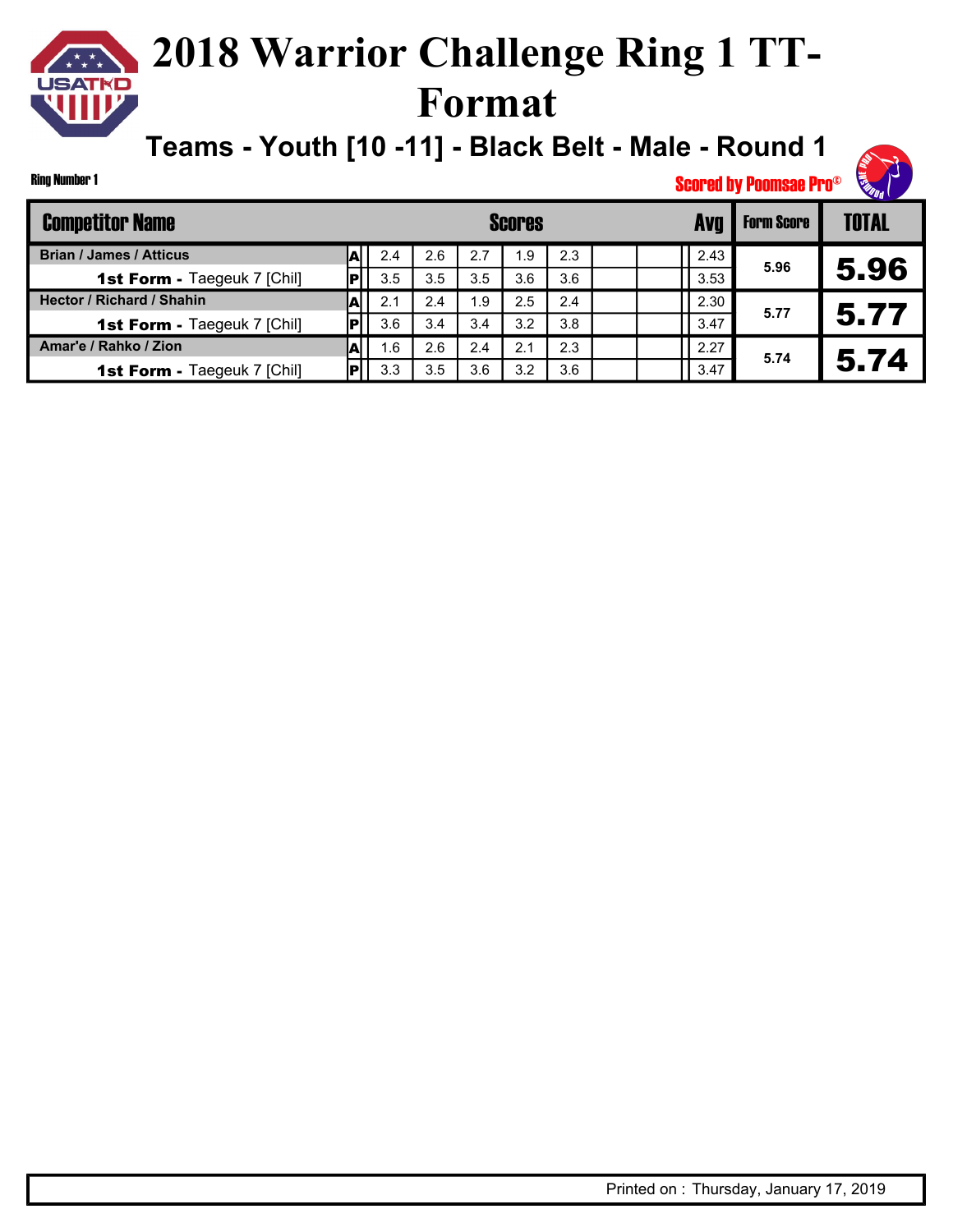### **2018 Warrior Challenge Ring 1 TT-JSATKD Format**

**Teams - Youth [10 -11] - Black Belt - Male - Round 2**

#### Ring Number 1

| <b>Competitor Name</b>            |     |     |     | <b>Scores</b> |     |      | <b>Form Score</b> | TOTAL |
|-----------------------------------|-----|-----|-----|---------------|-----|------|-------------------|-------|
| Amar'e / Rahko / Zion             | 2.5 | 2.9 | 2.9 | 2.1           | 2.5 | 2.63 | 6.10              |       |
| <b>1st Form - Taegeuk 6 [Yuk]</b> | 3.4 | 3.5 | 3.8 | 3.4           | 3.5 | 3.47 |                   | 6.10  |
| <b>Hector / Richard / Shahin</b>  | 2.3 | 2.4 | 2.5 | 2.3           | 2.3 | 2.33 | 6.00              |       |
| 1st Form - Koryo                  | 3.6 | 3.6 | 3.9 | 3.7           | 3.7 | 3.67 |                   | 6.00  |
| <b>Brian / James / Atticus</b>    | 2.0 | 2.6 | 2.0 | 1.8           | 2.4 | 2.13 | 5.66              |       |
| 1st Form - Koryo                  | 3.4 | 3.7 | 3.7 | 3.0           | 3.5 | 3.53 |                   | 5.66  |

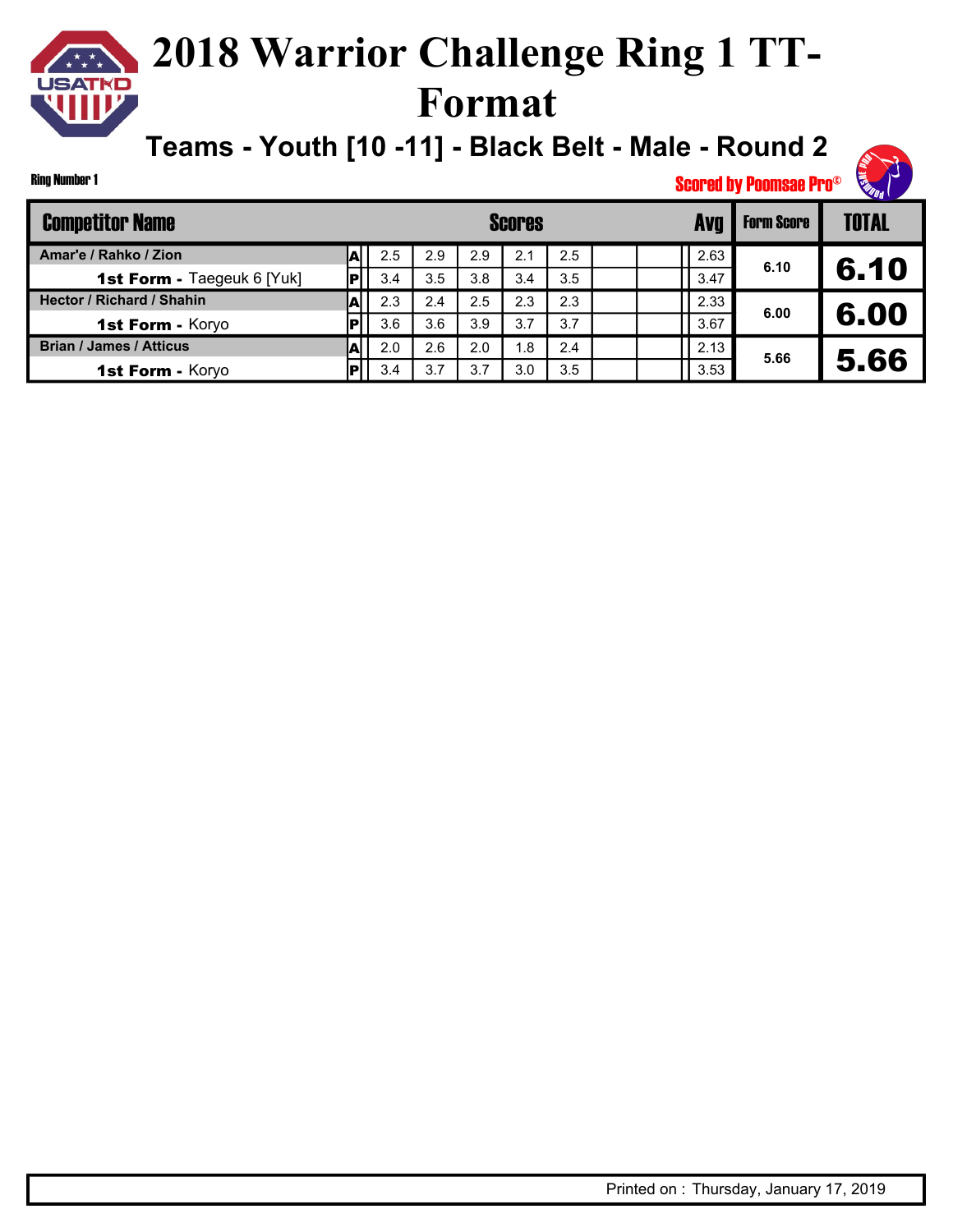### **2018 Warrior Challenge Ring 1 TT-**USATKD **Format**

**Teams - Junior Teams [15 - 17] - Black Belt - Male - Round 1**



Scored by Poomsae Pro©

| <b>Competitor Name</b>         |    |     |     |     | <b>Scores</b> |     |  | Avg  | <b>Form Score</b> | <b>TOTAL</b> |
|--------------------------------|----|-----|-----|-----|---------------|-----|--|------|-------------------|--------------|
| Ly/Lam/Vo                      |    | 3.0 | 3.2 | 3.1 | 2.9           | 3.2 |  | 3.10 | 7.23              |              |
| 1st Form - Koryo               | РI | 4.1 | 3.5 | 4.2 | 4.2           | 4.1 |  | 4.13 |                   | 7.23         |
| Shin/Lee/To                    |    | 2.9 | 3.0 | 3.0 | 2.6           | 2.9 |  | 2.93 | 6.86              |              |
| 1st Form - Koryo               |    | 3.9 | 3.9 | 4.1 | 3.7           | 4.0 |  | 3.93 |                   | 6.86         |
| <b>Pritchett/Cruz/Ericksen</b> |    | 2.7 | 2.5 | 2.8 | 2.5           | 2.7 |  | 2.63 | 6.26              |              |
| 1st Form - Koryo               |    | 3.6 | 3.1 | 3.7 | 3.6           | 3.7 |  | 3.63 |                   | 6.26         |

Ring Number 1

 $\star \star \star$